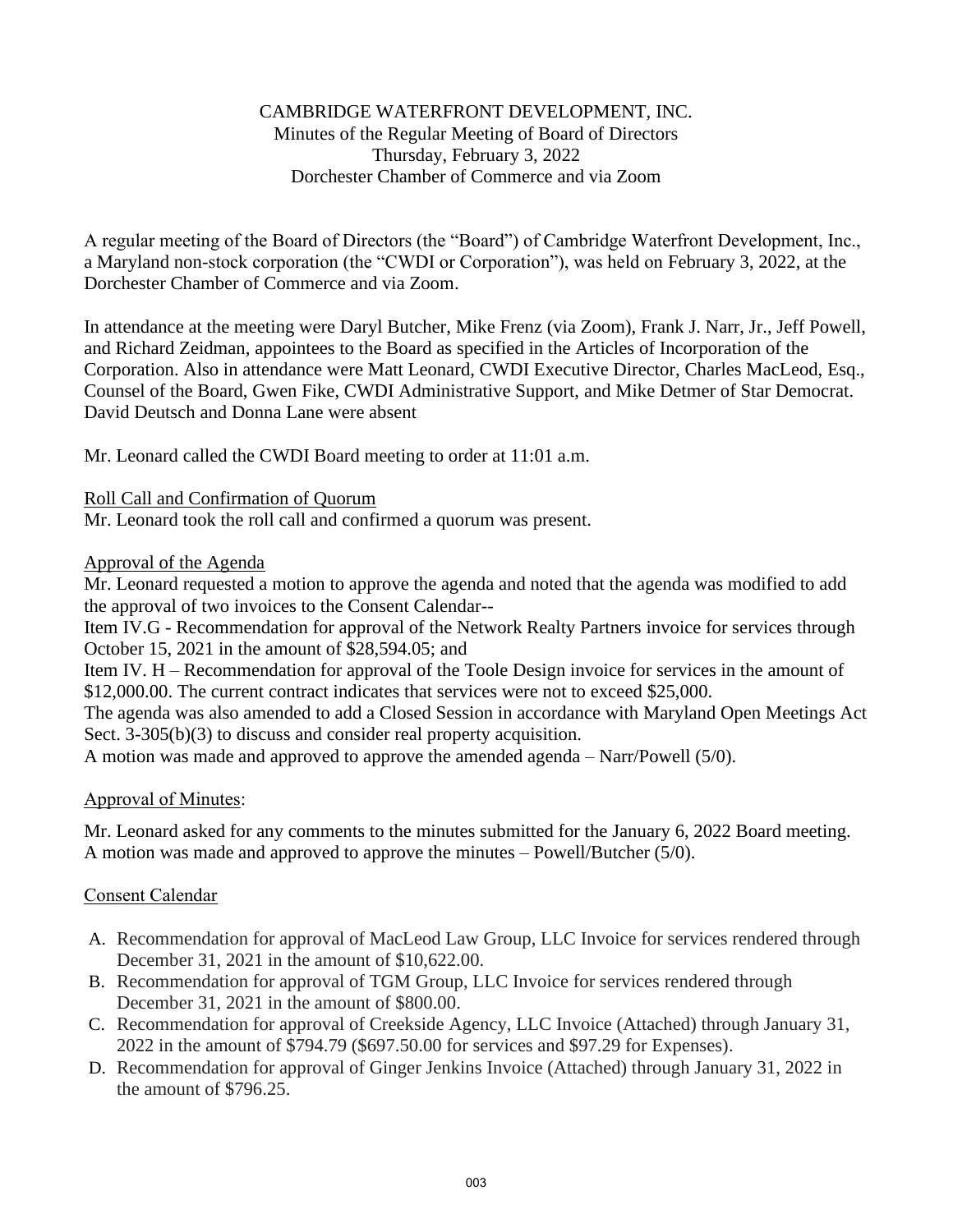- E. Recommendation for approval of Kirk Avenue Consulting, LLC Invoice (Attached) through January 31, 2022 in the amount \$7,755.98 (\$7,500.00 for services and \$255.98 for Expenses).
- F. Recommendation for ratification of previously approved Consent Decrees simply amended to replace the name Cambridge Waterfront Development, Inc. with CWDI Holdings, Inc.
- G. Recommendation for approval of Network Realty Partners invoice for services through October 15, 2021 in the amount of \$28,594.05
- H. Recommendation for approval of Toole invoice for services in the amount of \$12,500.00.

A motion was made and approved to approve items A, B, C, D, E, G and H in the Consent Calendar – Powell/Narr (5/0).

Mr. Leonard provided details concerning Item F and requested that the Board ratify the previously approved Consent Decrees to replace the name Cambridge Waterfront Development, Inc. with CWDI Holdings, Inc. The motion was made and approved – Zeidman/Powell (5/0).

Mr. MacLeod arrived at 11:10am and Mike Detmer arrived at 11:11am.

### Committee Reports

Finance Committee – Mr. Narr presented the January financial statements to the group. A motion was made and approved to accept the January financials – Powell/Butcher (5/0).

Mr. Narr then provided an overview of the financial reports included in the Board package. The reports show current spending, as well as projected expenses and revenues. The group discussed the projections, as well as potential grants and funding to be researched.

Planning Committee – Mr. Powell, Committee Chair asked Mr. MacLeod to review the status of the hospital, port and gateway property closings documents. Mr. MacLeod noted that CWDI is awaiting final counterparts of final documents from the Maryland State Office of Attorney General.

Executive Committee – Mr. Zeidman reported that the Executive Committee is preparing for the meeting to be held with CWDI and DHCD on February 16<sup>th</sup>. The committee is refining the Request for Proposal, which is, at this point, is drafted to act more as a Request for Expressions of Interest.

### Executive Director's Report

Mr. Leonard reported that the hospital, port and gateway properties have been acquired by CWDI Holdings, and he has been working towards what needs to be done to maintain them. At this time, the hospital parking lot will continue to be used for COVID testing.

Mr. Leonard submitted the requested information to the Chesapeake Conservancy to be included in an EDA Grant application, which if received would provide CWDI \$2M to be used towards building a portion of the promenade.

Mr. Leonard is planning to hold a strategic planning session for the Board. A date has not yet been determined.

Mr. Detmer left the meeting at 11:51.

### Closed Session:

A recommendation was made that the Board take action to go into closed session: Adopt a motion closing the meeting pursuant to: